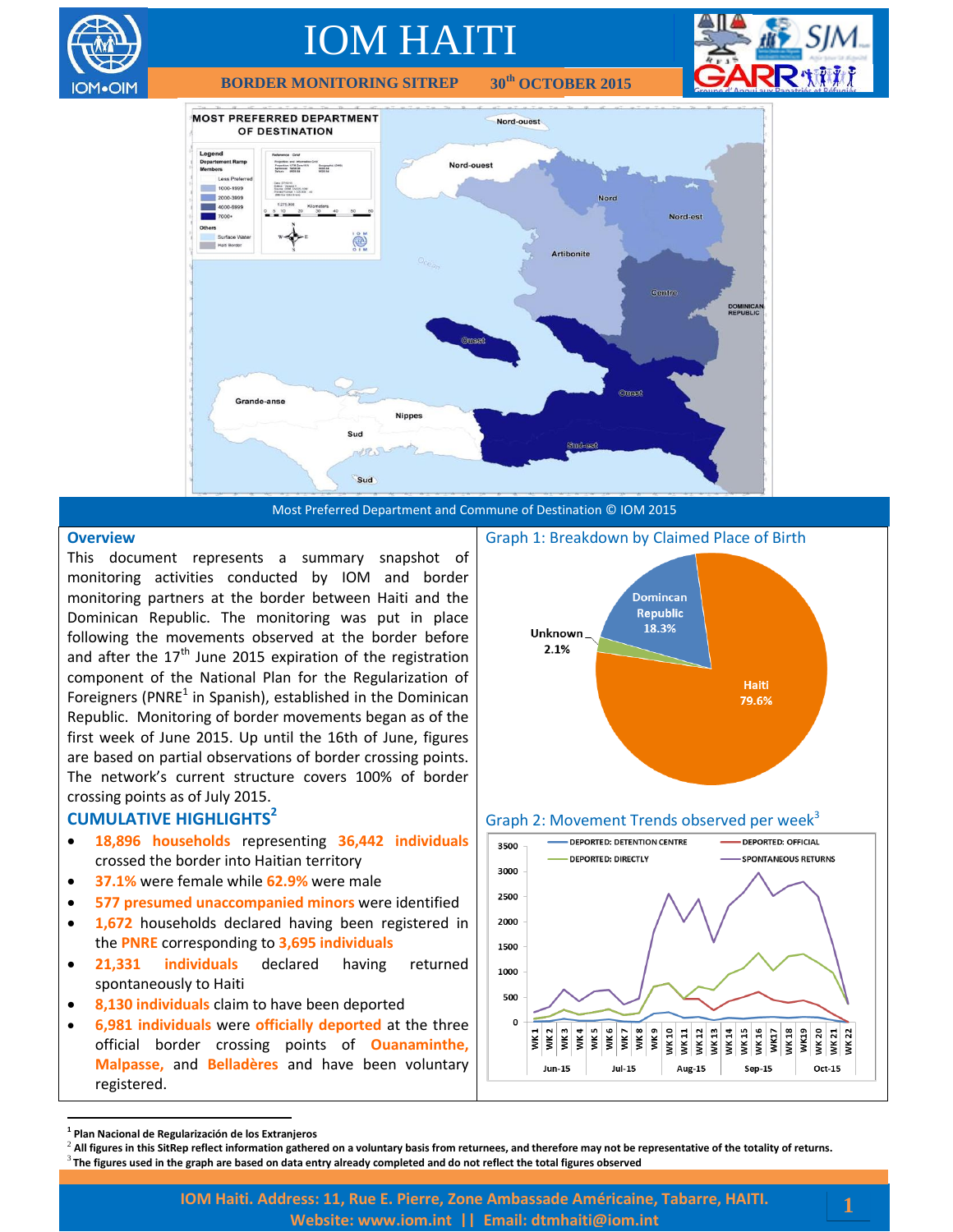



## **Sex Breakdown**

Of the 36,442 individuals monitored by the border monitoring network, **37.1%** were **female** and **62.9%** were **male**.

**BORDER MONITORING SITREP** 





#### **Age Breakdown**

The majority of the returnee population reported being between the ages of **18-59 years old**, with individuals from this age group representing **64.7%** of the overall returning population. A reported **33.9%** are aged **0-17 years old** and **1.4%** falls into the elderly category.





## **Types of vulnerabilities.**

Among the persons crossing the border, the network encountered **577 cases of presumed unaccompanied minors**. These cases were referred to the relevant government authorities (IBESR) and their partners for appropriate care and status determination.





### **Documentation**

**th OCTOBER 2015**

**30.1% (10,978 individuals)** of the returnees interviewed reported having Haitian Documentation, while **2.7% (966 individuals)** reported having Dominican documentation. A reported **67.2% (24,498 individuals)** did not possess any type of documentation.





The most common ID document presented by the returnee continues to be the **Haitian Birth Certificate**, corresponding to **68.1%** of the individuals with documentation. The second most common document is **the Haitian ID** (**CIN or NIF**) which represents **22.5%**. Graph 7: Types of documents



#### **Occupation**

The most common occupation within the DR held by returnees is **agriculture** (**8,642 households**), followed by **construction** (**4,541 households**) and commerce (**2,199 households**). Other declared occupations fall within transportation, hotel, maintenance, security, students, among others.

#### Graph 8: Types of occupation

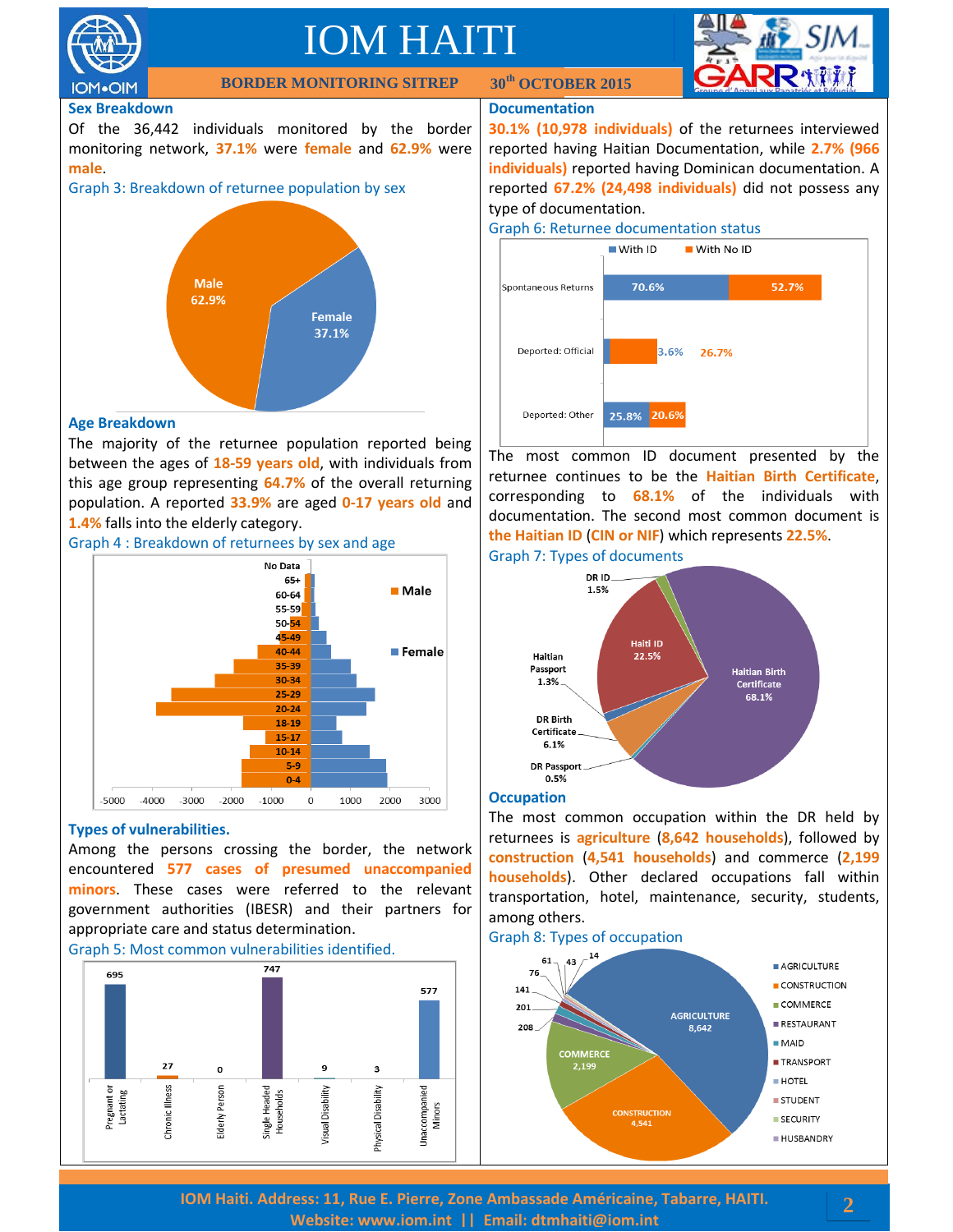



**BORDER MONITORING SITREP** 

## **Entry on Haitian Territory**

Of all 36,442 individuals interviewed, **21,331 individuals** declared having returned spontaneously to Haiti. While **8,130 individuals claimed** to have been **deported** into Haitian territory by various DR authorities (Immigration, CESFRONT, Military etc.), **6,981 individuals** have been **officially deported** by the DR Immigration (DGM).

#### Graph 9: Total returns by Authority



## **Destination and Intentions**

When questioned regarding their intended destination, the following three communes have been most commonly indicated by returnees:

- **Cornillons/Grand Bois** as indicated by **1,724 households**
- **Anse-à-Pitres** as indicated by **1,577 households**
- **Fonds-Verettes** as indicated by **1,074 households**

#### Graph 10: Intended Destination



Irrespective of the type of returns, the trends observed during previous SitReps remain the same. The returnees have, most commonly, provided the following answers

- Intention to stay with relatives.
- Intention to rent a house
- Having nowhere to go
- Intention to stay with Friends
- Intention to go to In a settlement/camp

## **Individuals born in the Dominican Republic**

Of all returnees, 3,042 households (corresponding to 12,259 individuals) have at least one member who was born in the Dominican Republic. More specifically, this corresponds to a total of **6,673 individuals** born in the DR, **3,979** of which were born before January  $26<sup>th</sup>$  2010 and subsequently referred to UNHCR as a potential caseload/persons of interest who may fall under UNHCR mandate.

**th OCTOBER 2015**

Graph 11: Age and sex breakdown of individuals born in the DR





When asked about remaining family members in the DR, **23,034 individuals** (5,389 claimed deportees, 13,221 spontaneous returnees and 4,424 officially deported individuals) have indicated still having family members remaining in the DR.

Further questioning regarding the status of these remaining families has revealed that **76.9%** are **Haitians without visa**, **11.4%** are **Haitians with visa** and **6.2%** are **Dominican citizens** or have a **Resident status**.

Graph 12: Status of returnee's family members remaining in the DR



## **Registration in the PNRE**

Of the 18,896 households interviewed by the network, **1,672 households** (representing **– 8.8%** of the returnee population) declared having been registered in the **Dominican PNRE**. Of these 1,672 households, **83.% returned spontaneously to Haiti, 12.6% claimed** to have been **deported** and **3.9%** have been **officially deported** into Haitian territory.

#### Graph13: Registration in the PNRE by return status



**3**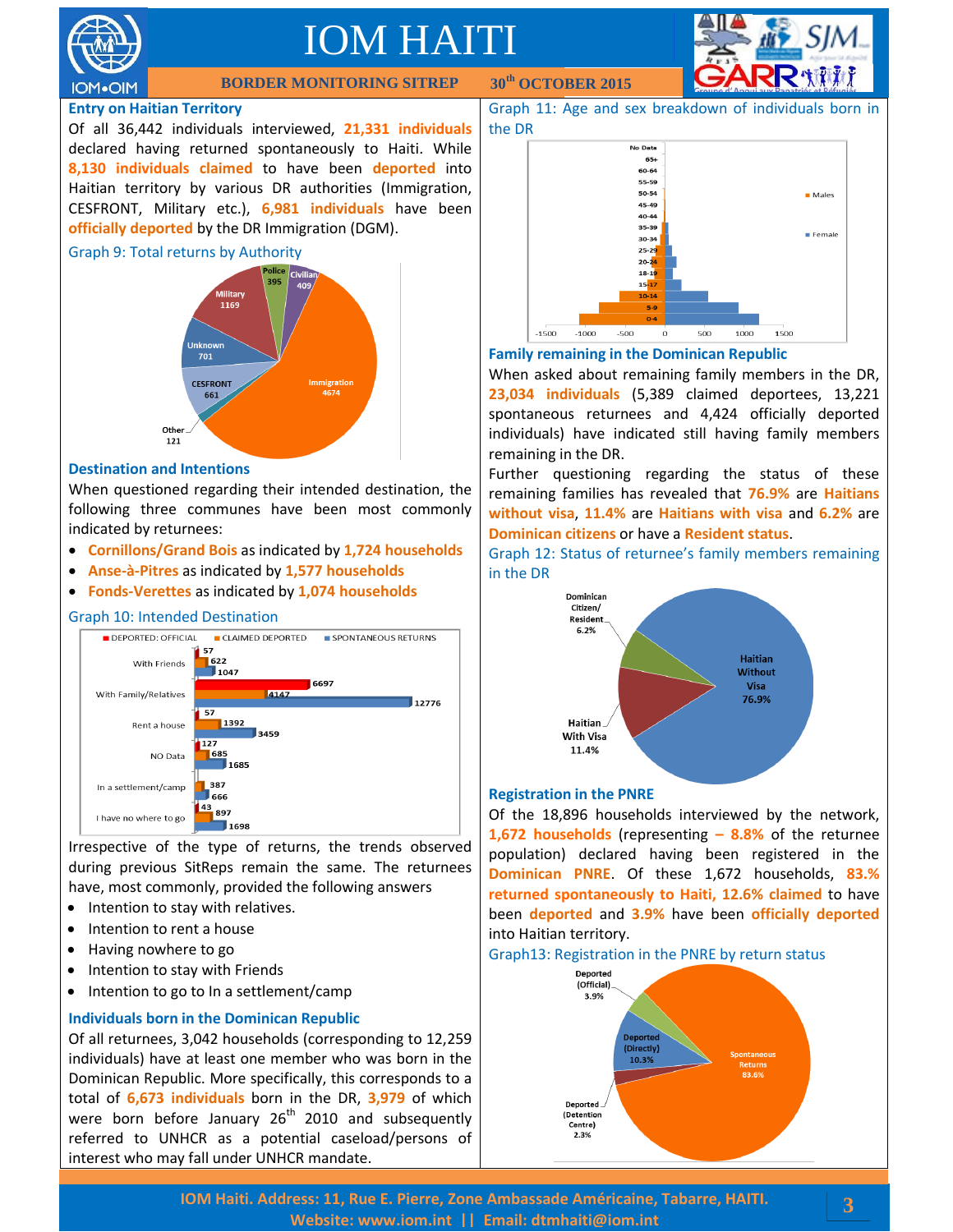



## **BORDER MONITORING SITREP**

## **OFFICIAL DEPORTATIONS: PROFILING**

A total of **6,981 persons** have been officially deported at the official border crossing points of **Ouanaminthe**, **Malpasse** and **Belladères** and have been voluntary registered. Most of these deportations were conducted by **DR immigration authorities (DGM)**. The majority of returnees are individuals and not households/families. Indeed, a total of **6,904 households** corresponding to **6,981 individuals** have been officially deported.

#### Table 1: Official Deportations per official BCPs

| <b>Official BCPs</b> | <b>Households</b><br><b>Deported</b> | <b>Individuals</b><br><b>Deported</b> |
|----------------------|--------------------------------------|---------------------------------------|
| <b>Belladères</b>    | 1,318                                | 1,322                                 |
| <b>Malpasse</b>      | 2.433                                | 2,456                                 |
| <b>Ouanaminthe</b>   | 3,153                                | 3,203                                 |

#### Breakdown by gender and Age

Of all the 6,981 individuals officially deported, **95.1%** were **male** and **4.9%** were female.

The majority of the officially deported individuals have reported being between the ages of **18-59 years**, individuals from this age group representing **94.5%** of the deported population. A reported **5.1%** are aged between **0-19 years** old and a mere **0.3%** falls into the elderly category.

The **average age** of officially deported individuals is **26.51 years old**.





#### Vulnerabilities Assessed among Officially Deported

Among the people officially deported, **300** were **presumed unaccompanied minors** (UAM). These presumed UAMs were referred to the relevant government authority (IBESR) and their partners for appropriated care and status determination.

Graph 16: Most common vulnerabilities assessed among official deported individuals.



#### Deportation Procedures

**th OCTOBER 2015**

Of all official deportations, **6832** have reportedly been carried out by the **General Directory of Migration** (DGM in Spanish), **110** by the **CESFRONT** and **36** by the military. Graph 17: Authority carrying out official deportations



When questioned about the location from which they were deported, the respondents have indicated the following:

- **6,072 individuals** apprehended in **the street**
- **413** were apprehended in their **place of employment**
- **357** have been apprehended in their **residence**.

Graph 18: Location where officially deported individuals were apprehended



#### **Family remaining in the Dominican Republic**

A reported **4,329** of officially deported individuals have indicated still having **family members remaining in the DR**. They have indicated the following:

- **3,283** have **close relatives** remaining
- **467** have **children** (**daughter/son**) remaining in DR
- **433** have their spouse (**husband/wife**) still in DR Graph 19: Returnees family status in the DR



**IOM Haiti. Address: 11, Rue E. Pierre, Zone Ambassade Américaine, Tabarre, HAITI. Website: [www.iom.int](http://www.iom.int/) || Email: [dtmhaiti@iom.int](mailto:dtmhaiti@iom.int?subject=Border%20Monitoring%20info%20request)**